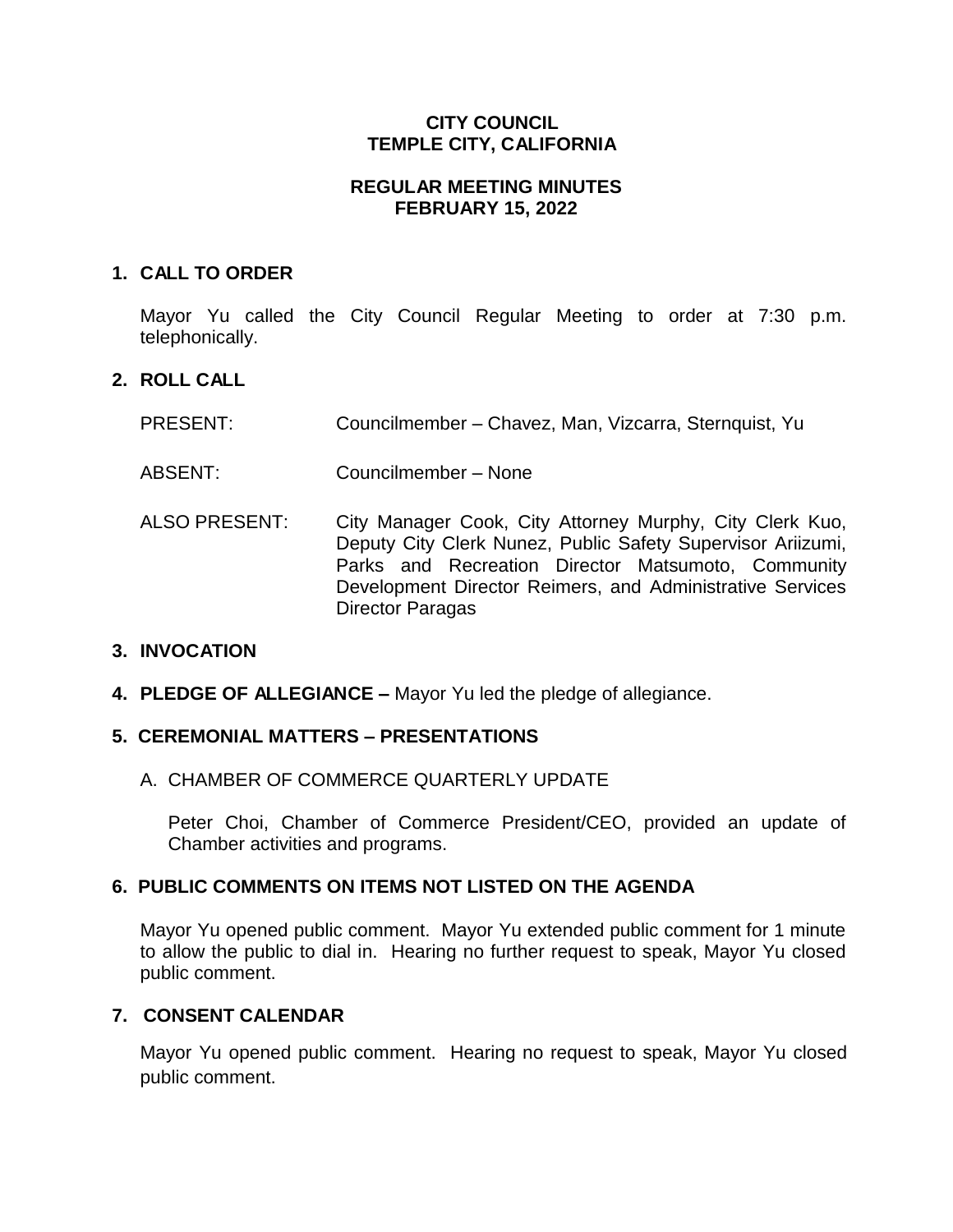City Council Minutes February 15, 2022 Page 2 of 5

> Councilmember Man made a motion to approve the consent calendar items. Seconded by Councilmember Vizcarra and approved by the following votes:

| AYES:      | Councilmember – Chavez, Man, Vizcarra, Sternquist, Yu |
|------------|-------------------------------------------------------|
| NOES:      | Councilmember - None                                  |
| ABSENT:    | Councilmember - None                                  |
| ABSTAINED: | Councilmember - None                                  |

#### A. APPROVAL OF MINUTES

The City Council is requested to review and approve:

- 1. The Minutes of the Special [City Council Meeting of January 26, 2022;](https://www.ci.temple-city.ca.us/DocumentCenter/View/17455/7A-1_CCM---2022-01-26-Sheriffs-Monthly)
- 2. [The Minutes of the Special City Council Meeting of February 1, 2022;](https://www.ci.temple-city.ca.us/DocumentCenter/View/17456/7A-2_CCM---2022-02-01-Special)
- 3. [The Minutes of the Regular City Council Meeting of February 1, 2022;](https://www.ci.temple-city.ca.us/DocumentCenter/View/17457/7A-3_CCM---2022-02-01) and
- 4. [The Minutes of the Special City Council Meeting of February 8, 2022.](https://www.ci.temple-city.ca.us/DocumentCenter/View/17458/7A-4_CCM---2022-02-08-Special)

Action: Approved.

### B. [PLANNING COMMISSION ACTIONS](https://www.ci.temple-city.ca.us/DocumentCenter/View/17459/7B_Planning-Commission-Actions_2022-01-25https:/www.ci.temple-city.ca.us/DocumentCenter/View/17459/7B_Planning-Commission-Actions_2022-01-25)

The City Council is requested to receive and file the actions of the Planning Commission Regular Meeting of January 25, 2022.

Action: Received and filed.

#### C. [AFFIRMATION OF CITY COUNCIL 2022 REORGANIZATION DATE](https://www.ci.temple-city.ca.us/DocumentCenter/View/17460/7C_Affirmation-of-City--Council-2019-Reorganization-Date-2022_Staff-Report)

The City Council is requested to affirm the date for the 2022 Council Reorganization per City's Charter, Article VI, Section 601.

Action: **Affirmed March 15, 2022 as the date of City** Council Reorganization.

### D. [AUDIT REPORTS FOR PROPOSITION A, PROPOSITION C, MEASURE R,](https://www.ci.temple-city.ca.us/DocumentCenter/View/17461/7D_FY21-Annual-Financial-Report-for-MTA-Funds-2-15-22_w-attachment)  [MEASURE M AND TRANSPORTATION DEVELOPMENT ACT ARTICLE 3 FOR](https://www.ci.temple-city.ca.us/DocumentCenter/View/17461/7D_FY21-Annual-Financial-Report-for-MTA-Funds-2-15-22_w-attachment)  [FISCAL YEAR \(FY\) 2020-21](https://www.ci.temple-city.ca.us/DocumentCenter/View/17461/7D_FY21-Annual-Financial-Report-for-MTA-Funds-2-15-22_w-attachment)

The City is in compliance with requirements of the Los Angeles County Metropolitan Transportation Authority's (LACMTA) Funding Allocation Guidelines. The City Council is requested to receive and file the City's audit reports.

Action: Received and filed FY 2020-21 Proposition A, Proposition C, Measure R, and Measure M and Transportation Development Act Article 3 Audit Reports.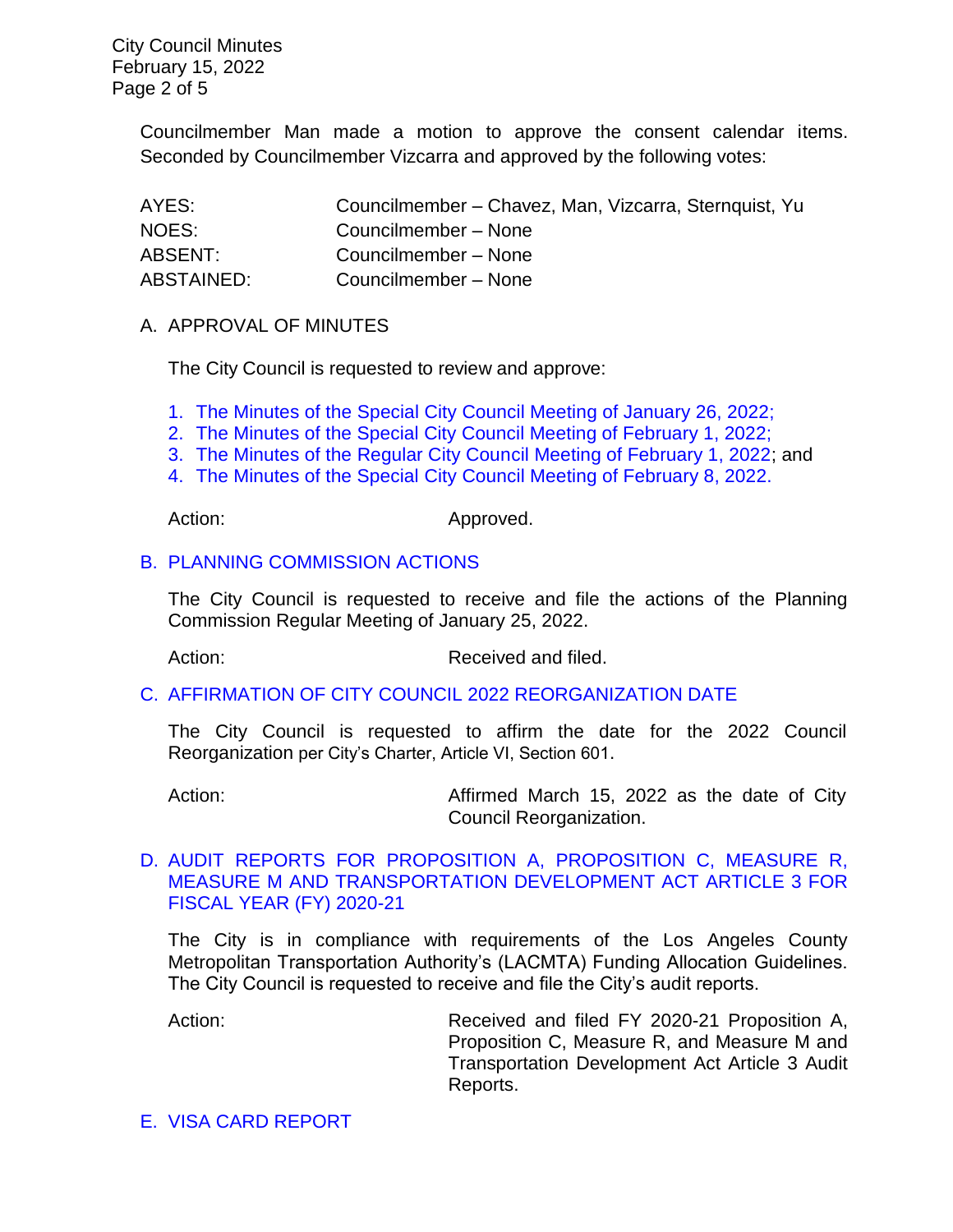The City Council is requested to review, receive and file the Visa Card Report.

Action: Received and filed.

### F. [ADOPTION OF RESOLUTION NO. 22-5582 APPROVING PAYMENT OF BILLS](https://www.ci.temple-city.ca.us/DocumentCenter/View/17463/7F_CC-Warrant_Reso-No-22-5582_2022-02-15)  [FOR FISCAL YEAR 2021-22](https://www.ci.temple-city.ca.us/DocumentCenter/View/17463/7F_CC-Warrant_Reso-No-22-5582_2022-02-15)

The City Council is requested to adopt Resolution No. 22-5582 authorizing the payment of bills.

Action: **Adopted Resolution No. 22-5582** 

### **8. PUBLIC HEARING** – None

### **9. UNFINISHED BUSINESS**

## A. [DISCUSSION ON CAMPAIGN CONTRIBUTION LIMITS AND REGULATIONS](https://www.ci.temple-city.ca.us/DocumentCenter/View/17464/9A_Campaign-Contribution-Limit_Staff-Report_v4)

City Council is request to discuss the proposed ordinance establishing City's campaign contribution limit and consider the option to add other provisions to the ordinance.

City Clerk Kuo gave a summary of the staff report.

City Council held a discussion about the contribution limits, rate of annual adjustment for contribution limits, and other provisions to be included in the ordinance.

Mayor Yu opened public comments.

With no callers or email request to speak, Mayor Yu extended public comment for 1 minute to allow the public to dial in.

Hearing no request to speak, Mayor Yu closed public comment.

City Council made final comments on the contribution limits ordinance.

City Council directed staff to bring back the ordinance with input from Council for first reading and introduction at the next meeting.

### **10. NEW BUSINESS**

### A. [COMMUNITY DEVELOPMENT DEPARTMENT ANNUAL REPORT \(2021](https://www.ci.temple-city.ca.us/DocumentCenter/View/17465/10A_CDD-Annual-Report---2021-CY---Staff-Report-sr-edits_v2)  [CALENDAR YEAR\)](https://www.ci.temple-city.ca.us/DocumentCenter/View/17465/10A_CDD-Annual-Report---2021-CY---Staff-Report-sr-edits_v2)

The City Council is requested to review and receive the Community Development Department 2021 Annual Report.

Community Development Director Reimers gave a summary of the staff report.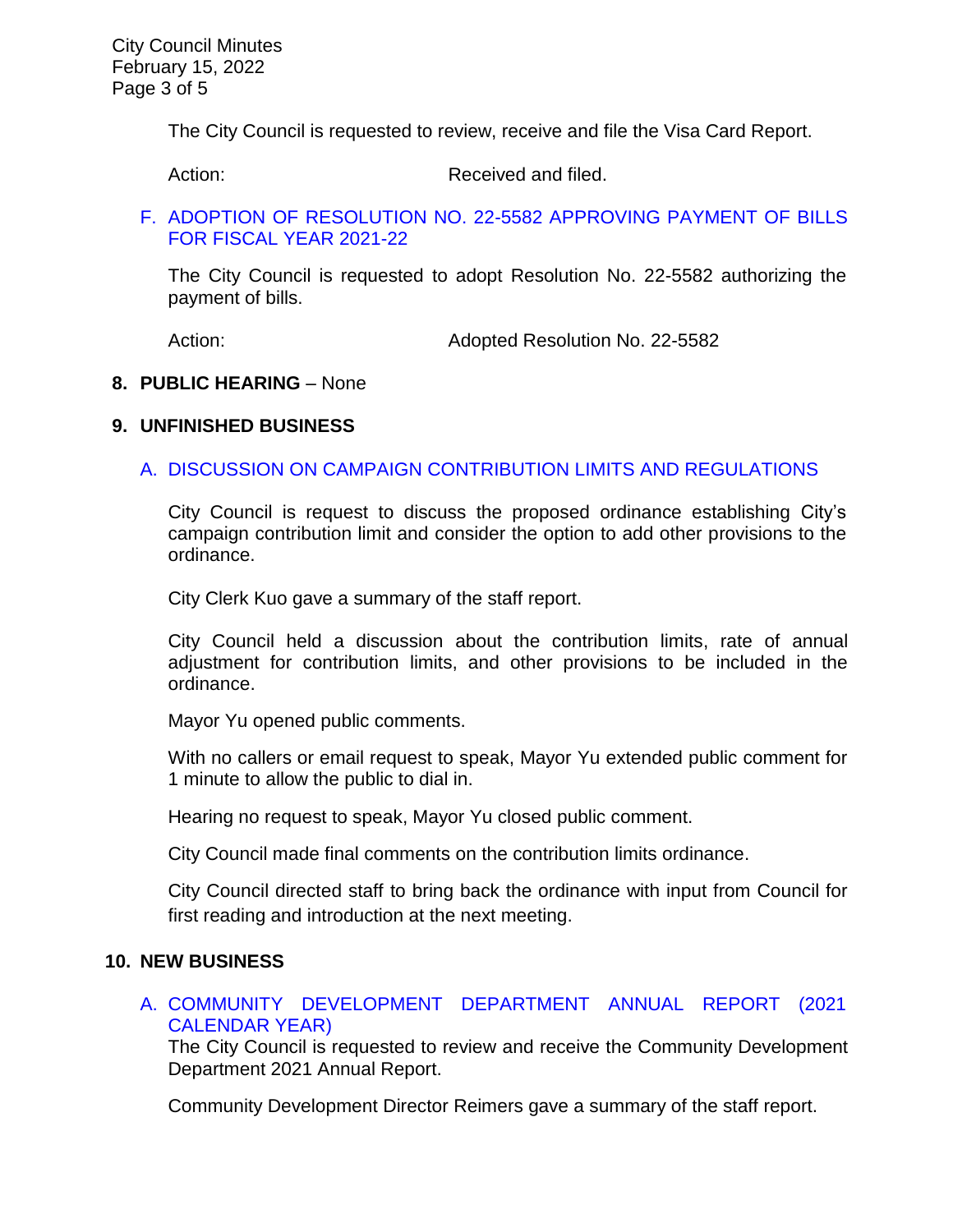City Council commented on the Community Development Department Annual Report.

Mayor Yu opened public comments.

With no callers or email request to speak, Mayor Yu extended public comment for 1 minute to allow the public to dial in.

Hearing no request to speak, Mayor Yu closed public comment.

Councilmember Man made a motion to receive and file the Community Development Department Annual Report. Seconded by Mayor Pro Tem Sternquist and approved by the following votes:

| AYES:      | Councilmember - Chavez, Man, Vizcarra, Sternquist, Yu |
|------------|-------------------------------------------------------|
| NOES:      | Councilmember - None                                  |
| ABSENT:    | Councilmember - None                                  |
| ABSTAINED: | Councilmember - None                                  |

### **11. UPDATE FROM CITY MANAGER**

### **12. UPDATE FROM CITY ATTORNEY**

# **13. COUNCIL REPORTS REGARDING AD HOC OR STANDING COMMITTEE MEETINGS**

A. SCHOOL DISTRICT/CITY STANDING COMMITTEE (Councilmember Man and Councilmember Chavez) – Formed 1/3/2012

No report.

B. LAS TUNAS DOWNTOWN REVITALIZATION STANDING COMMITTEE (Councilmember Chavez and Mayor Yu) – Formed 2/18/2014

No report.

C. FUTURE DEVELOPMENT OF CITY PROPERTIES STANDING COMMITTEE (Mayor Yu and Councilmember Man) – Formed 2/18/2014

No report.

D. AUDIT STANDING COMMITTEE (Councilmember Chavez and Mayor Yu) – Formed 7/15/2014

No report.

E. FACILITIES, PUBLIC WORKS, AND INFRASTRUCTURE STANDING **COMMITTEE**